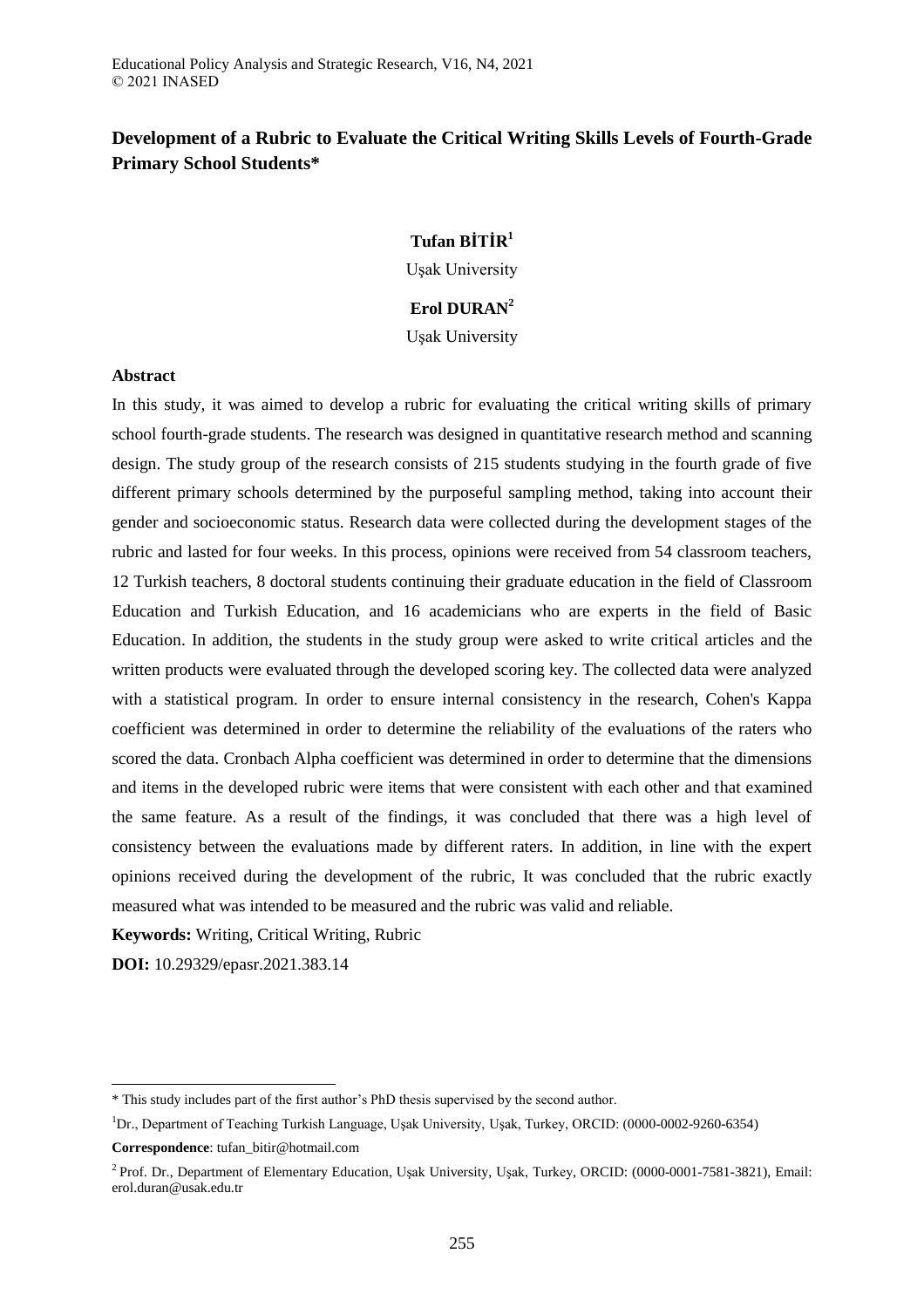#### **Introduction**

Education systems should raise individuals who can meet the demands of the twenty-first century, cope with the problems of the age, and thus have the skills of the twenty-first century, with the methods they have developed in accordance with the requirements of the age. In this direction, the education of the new age should aim to raise individuals who know the importance of continuous learning, learn where and how to use information, activate their intrinsic motivation, take responsibility for learning by directing themselves, and who can think creatively, innovatively, questionably and critically. Because in this period, which is called the information age and where knowledge is accepted as "power", individuals are faced with a lot of information that is very difficult to distinguish between right and wrong. Individuals need to think, question, criticize and interpret in order to reach the correct information in this information pollution. This is possible with the development of reading and writing skills on the basis of a critical perspective. For this reason, it is necessary to acquire critical thinking, critical reading and critical writing skills, which are among the most important skills to be acquired and developed in the twenty-first century.

Among these skills, critical writing has a special importance. Demirel &Şahinel (2006, p. 113) emphasize that the writing methods and techniques used since the first grade of primary school have been replaced by the fourth and fifth grades to critical writing, which is a questioning and planned writing type in which problems can be solved by establishing cause-effect relationships. For this reason, it is necessary to build writing activities, which are one of the basic dynamics of Turkish education and one of the basic skills in language teaching, on a critical basis. In this direction, critical writing has been included in our curriculum with the 2005 Turkish Curriculum (The Ministry of National Education, 2005, p. 365), and it is aimed to create a critical and creative perspective in students and to enable them to produce new and different thoughts on the subject at the stage of gaining this skill to students.

Paul &Elder (2005) defined critical writing as a skill in which the writer makes a plan by analyzing her thoughts before writing them down, and then creates content and makes assumptions, defends his point of view and arrives at a conclusion by presenting evidence and arguments. Critical writers who use these skills in their writing create a content to put forward the evidence, assumptions and discussions and come to a conclusion from this content (Karabay, 2013, p. 1731). In addition, the critical writer evaluates his/her text on the basis of criteria such as clarity, precision, depth, originality, logic, importance and objectivity. Based on this information, it can be said that there are some issues that an author should pay attention to when writing a critical article.

When the literature is examined, we can find some studies in which some definitions of critical writing and determinations about the elements of critical writing are made (Akınoğlu, 2001, p. 20; Alan, 1994, p. 179; Göçer, 2010, p. 181; Karabay, 2013, p. 754; Karaca, 2019, p. 22; Kurland, 2000; MONE, 2006, p. 72; Paul &Elder, 2005, p. 40; Topçuoğlu &Tekin, 2013, p. 1600; Wallace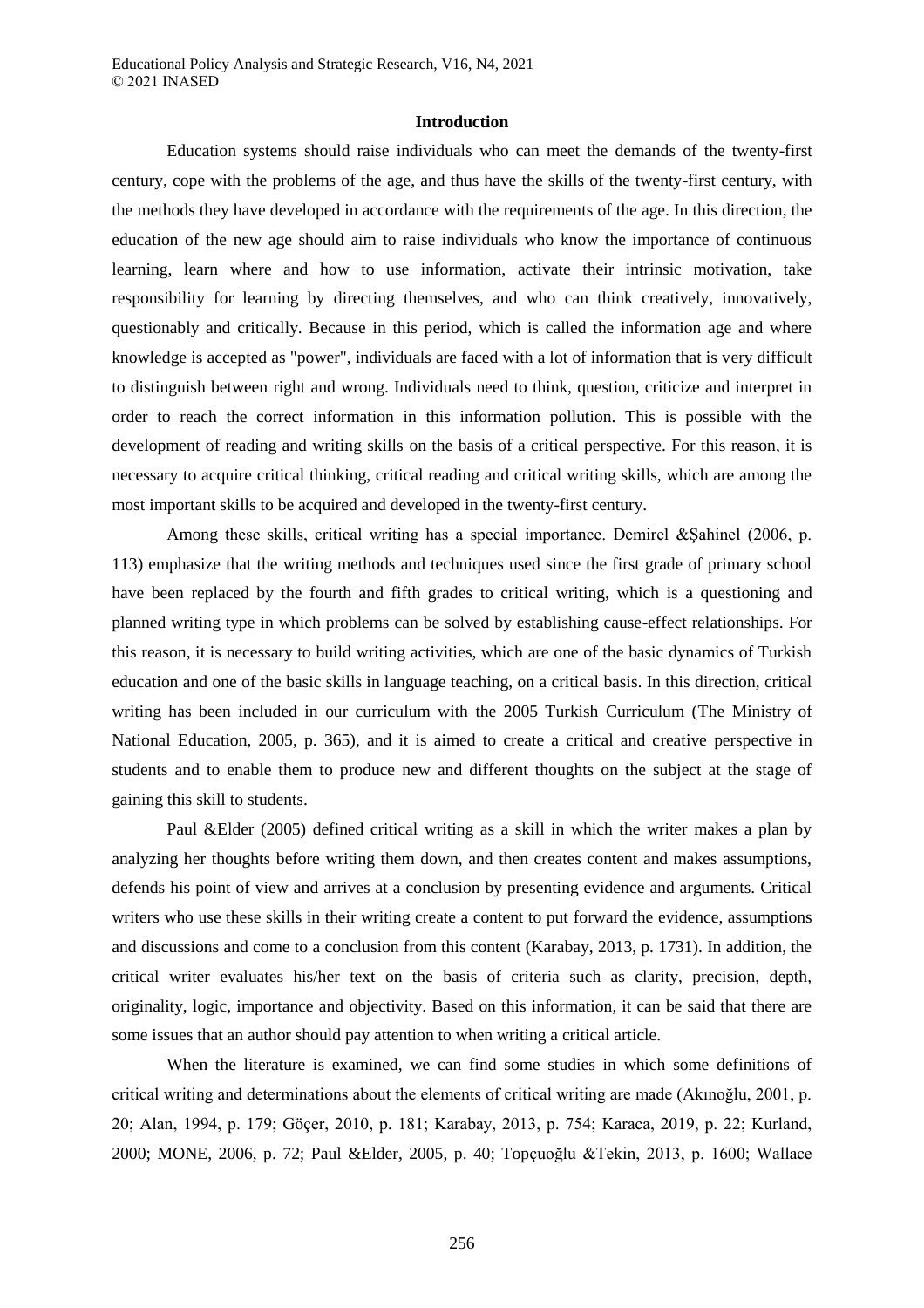&Wray, 2008, p. 12) In line with the information about critical writing in these studies, the dimensions of critical writing are;

- $\triangleright$  Planning
- $\triangleright$  Presenting evidence and persuading,
- $\triangleright$  Inquiry
- $\triangleright$  Multidimensional thinking
- $\triangleright$  Objectivity
- $\triangleright$  Consistency
- $\triangleright$  Clarity and fluency
- $\triangleright$  It can be expressed as shape and form.

Planning is an important stage where writing work begins. Many researchers (Akyol, 2008, p. 54; Bağcı, 2011, p. 96; Göçer, 2005, p. 241; Kantemir, 1997, p. 143; Karabay, 2013, p. 1731; Karadağ &Maden, 2019, p. 271; Keskinkılıç &Keskinkılıç, 2005, p. 154; Özbay, 2011, p. 33; Sever, 2004, p. 26; Tama &Mc.Clain, 1998, p. 157; Tekşan, 2013, p. 75) specify planning in writing as the stage in which a general draft about the writing is created, and they state that there must be a planning about the writing in a good writing. Planning, as in other types of writing, is a narrative order that is necessary to convey the emotions, thoughts and ideas that are desired to be expressed in an easier, understandable and effective way (Bağcı, 2011, p. 96; Yıldız, Okur, Arı, &Yılmaz, 2013, p. 217).

In a critical article, the feelings and thoughts to be expressed after the planning, the ideas and assumptions to be defended should be expressed with evidence in a way that convince the reader. As a matter of fact, Karabay (2013, p. 1736) states that it is very important to present evidence in a critical article; Okur, Göçen, and Suğumlü (2013, p. 194) emphasize that persuasive writing practices are important in order to improve students' comprehension, interpretation and communication skills, and it would be beneficial to use the concept of persuasion in writing education.

In critical articles, interrogative expressions must be used in the process of convincingly explaining what is intended to be conveyed to the reader with evidence. Thus, questions about the text should be created in the mind of the reader and the reader should be made to question what was conveyed to her. As a matter of fact, in the Turkish Curriculum (MONE, 2005, p. 115), one of the primary school fourth grade writing achievements is "She/He writes questioning articles." The presence of the expression indicates the importance of questioning in writing education. For this reason, in a critical article, interrogative expressions should be used frequently in order to achieve the desired goal (Karadağ &Maden, 2019, p. 280).

In a critical article, in order for the inquiry to be carried out at the desired level, the article should be developed in line with the information obtained from many different sources (Yıldız, Okur, Arı, &Yılmaz, 2013, p. 233). Karabay (2013, p. 1736) states that the ability to develop a critical writing through different sources will contribute to the formation of the article from different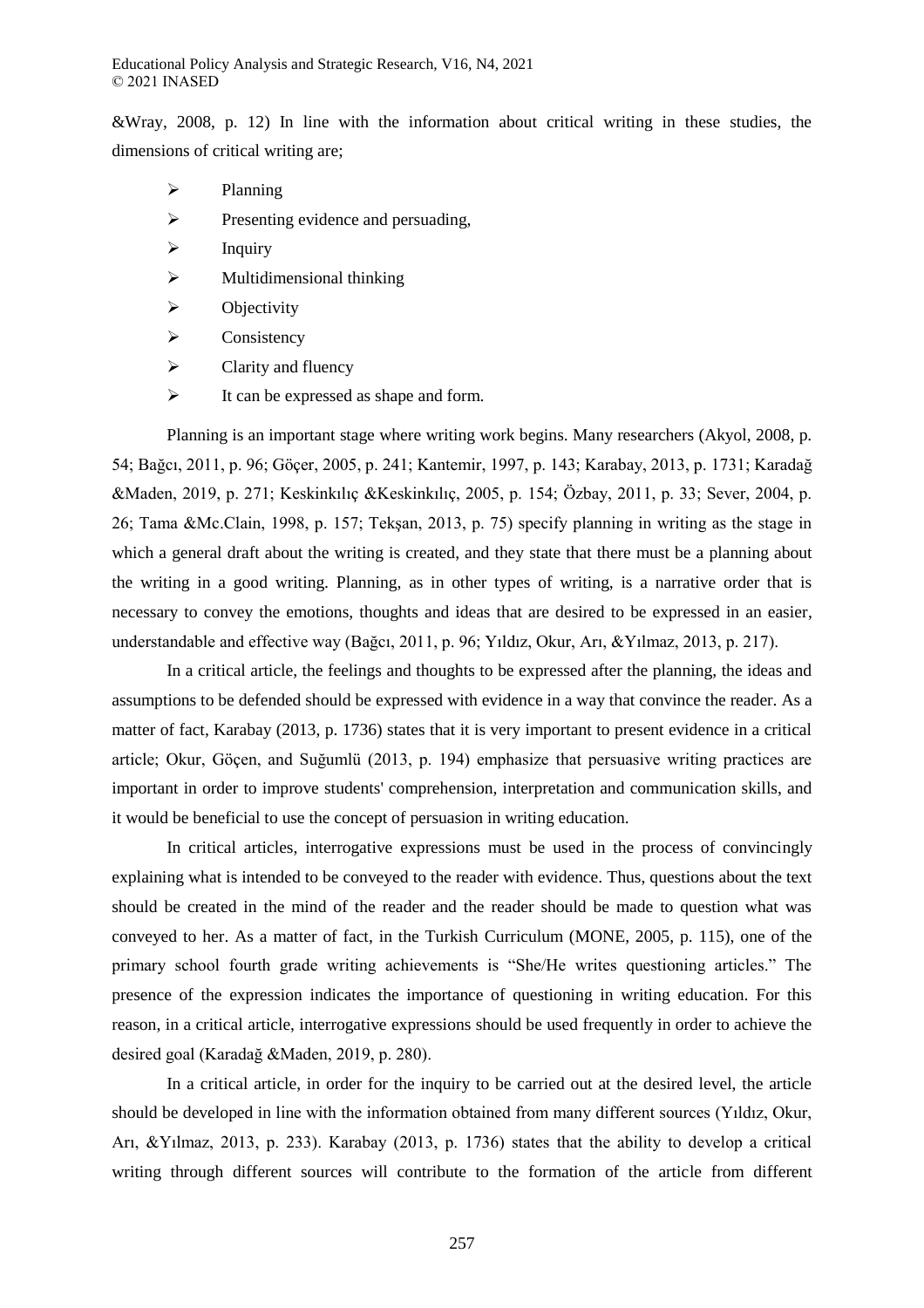perspectives and thus enrich the article in terms of ideas. For this reason, it is important to include different perspectives in critical writings.

Articles that offer different perspectives to the reader have the quality of an impartial, objective article independent of the individual's personal opinion. Akınoğlu (2001, p. 20) and Aydın (2019, p. 89) state that there must be objectivity in critical writing, emphasizing that a critical writer should be able to write critical writings without being under any influence, completely getting rid of his own feelings, thoughts, perspectives and value judgments. In this respect, it can be stated that objectivity is an important element that should be present in critical writings.

In critical writings, it is necessary to convey these expressions in a certain unity and integrity, as well as to have an objective feature. As a matter of fact, Topçuoğlu and Tekin (2013, p. 1600) state that writing activities for the theme of consistency should be included in critical literacy education programs. For this reason, a critical writer should give importance to the harmony, connection and consistency between sentences (Keskinkılıç &Keskinkılıç, 2007, p. 201).

In the writing process, expressing the writing subject with objective expressions, in a consistent, clear and fluent manner, is an important criterion in evaluating the writing holistically (Akyol, 2008, p. 244; Demirel &Şahinel, 2006, p. 119). In order to ensure fluency in the writing, it is necessary to establish semantic relations between events and thoughts, and to find appropriate transitional expressions between paragraphs Calp (2010, p. 228). In this direction, it can be stated that the sentences should be neat, clear and understandable in critical writings, which is a type of writing.

Demirel & Sahinel (2006, p. 119) state that it is important to use punctuation marks correctly and appropriately during the control of writing assignments. "Uses capital letters and punctuation marks in appropriate places." and "He/she organizes his/her writings with spelling and punctuation rules appropriate for the grade level."(MONE, 2018, p. 34-35) means that students should pay attention to spelling and punctuation rules. Thus, the text can be made more comprehensible by ensuring the integrity of meaning in the article and making the language and expression fluent in the article. Considering that critical writing should be fluent and understandable in the literature, it should be ensured that students follow the rules of spelling and writing principles while writing a critical article.

In the light of this information, it can be said that the dimensions of critical writing in the literature are important elements that form the basis of a critical writing and must be present in a critical writing. Considering these dimensions in critical writings, especially in the process of evaluating a critical writing, will be beneficial for the correct evaluation of written products.

During the writing process, students' writing activities should be examined, evaluated and corrected by the teacher (Demirel, 2003, p. 72). Ferris (2003, p. 30) states that students find teachers' evaluations and feedback valuable, they pay attention to follow them, they tend to use feedback as an aid in the development of their writing, and they attach importance to these feedbacks. In addition,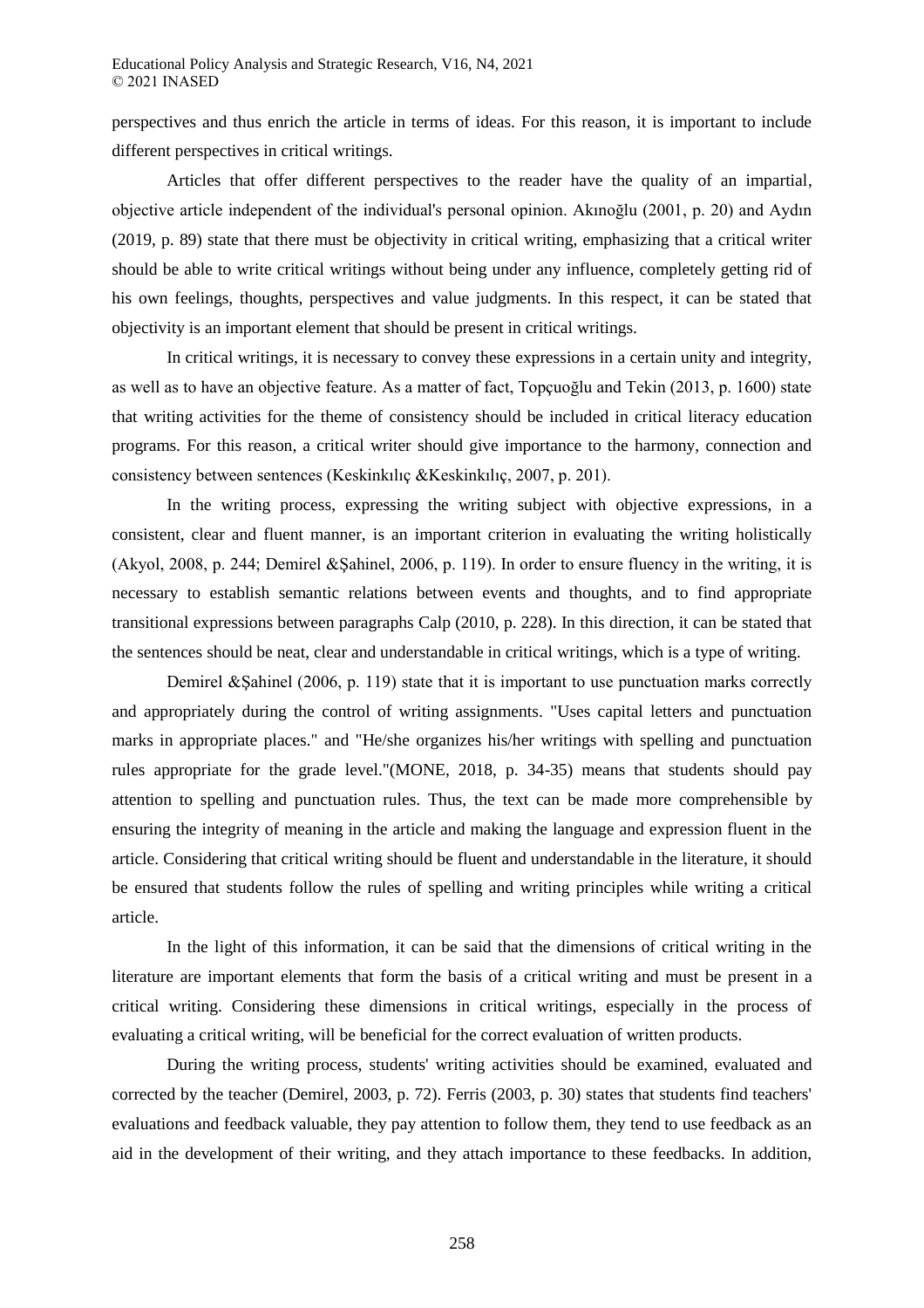measurement and evaluation studies to be carried out in writing education will contribute to measurement and evaluation activities in the development of other language skills.

Evaluation of written products is a complex process in which many variables must be considered. It is important to make this evaluation with tools that allow to evaluate both the content of the written expression product and the functioning of the writing process in various dimensions. Demir &Yıldırım (2019, p. 461) state that it would be a correct approach to use rubrics, which are a tool in which the criteria and definitions for students' work are determined and their performance levels are measured by the scoring process, in the evaluation of writing products.

Rubrics are a kind of scoring tools that shows the dimensions of the feature to be measured in the evaluation of students' performance in different fields and consists of evaluation criteria, criterion definitions and a scoring strategy (Popham, 1997). When the literature is examined, it is seen that the rubrics; it enables valid and reliable assessments of student work (Duran &Özdil, 2020; Mertler, 2021; Moskal &Leydens, 2000; Popham, 1997); it is more suitable and reliable for classroom applications by providing more useful information about students' writing skills (Ülper, 2009); it allows reliable, accurate, detailed and unbiased scoring, gives explanatory feedback to students, teachers, parents and school management about student achievements, and provides self-control when presented to students (Kutlu, Doğan, &Karakaya, 2010); It has been determined that it allows the products to be evaluated consistently and the evaluation process to be documented (Çepni, 2012).

In the light of this information, it can be said that the use of rubric would be beneficial in evaluating students' critical writing performances. However, when the literature was examined, no rubric was found to evaluate the critical writings of primary school students. For this reason, it is anticipated that the critical writing rubric developed in the research will contribute to primary school teachers, fourth grade students and researchers working in this field. In this direction, the aim of the research is to develop a rubric to evaluate the critical writing skills of primary school fourth grade students.

#### **Method**

#### **Research Design**

In this study, scanning design, which is one of the quantitative research approaches, was used. In survey studies, it is aimed to reveal the determined characteristics of a group such as attitudes, opinions and behaviors, the data are analyzed statistically and the results are interpreted by considering previous studies (Creswell, 2012, p. 376).

#### **Study Group**

The study group of this research consisted of a total of 215 fourth grade students studying in the fourth grade in the 2020-2021 academic year, determined by purposive sampling technique, taking into account gender (110 girls and 105 boys) and socioeconomic levels (75 low, 69 medium, 71 high) consists of students.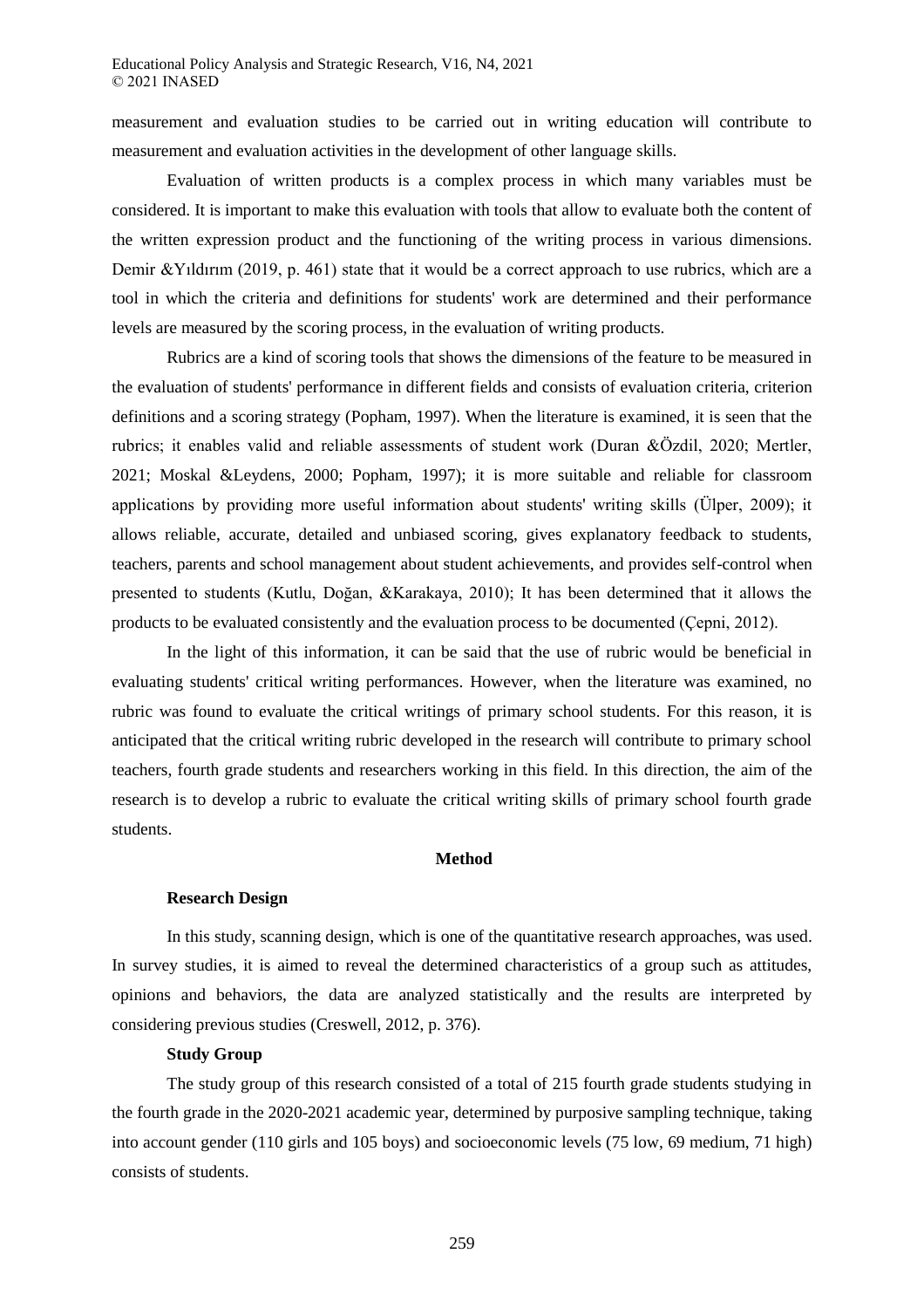## **Development of Data Collection Tool and Data Collection Process**

The data of the research was developed in line with the opinions of 54 classroom teachers, 12 Turkish teachers, 8 doctoral students continuing their graduate education in the field of Classroom Education and Turkish Education, and 16 academicians who are experts in the field of Basic Education; It was collected through a rubric consisting of 8 dimensions, 19 items and 5 levels. In the development of the scoring key and in the data collection process of the research, the following steps were followed by examining the literature (Çepni, 2012; Moskal, 2000):

- $\triangleright$  Needs analysis
- $\triangleright$  Stage of creation of dimensions and items
- $\triangleright$  The stage of determining the criteria and levels of the rubric
- $\triangleright$  Finalizing the scoring key and making its application
- $\triangleright$  Ensuring the validity and reliability of the scale

## **Needs analysis**

The researcher has a master's degree in Classroom Education and is doing her doctorate in Turkish Education. In addition, he has been working as a classroom teacher at (a public school) the Ministry of National Education for 12 years. In this process, the researcher observed that primary school fourth grade students had difficulties in critical writing activities and that students were reluctant to participate in these activities. The researcher shared these observations with other colleagues at the same school and firstly interviewed classroom teachers with fourth grade experience. As a result of the interview, the teachers stated that they did not give much place to critical writing activities in Turkish lessons. As a result of the conversations with the teachers about the reasons for this situation, it was determined that the teachers had difficulties in critical writing studies because they did not know what kind of activities to implement related to critical writing, the students were reluctant and find these activities boring and therefore the lesson time devoted to critical writing was inefficient. In addition, as a result of the interview, the teachers emphasized that one of the biggest reasons why they could not adequately include critical writing activities in Turkish lessons was the lack of an existing measurement tool to evaluate students' critical writings. Although the teachers partially did the activities related to critical writing in Turkish lessons, they stated that they could not give enough space to (include) critical writing activities because they did not know how to evaluate the products that the students put forward after the critical writing activities and therefore could not give feedback to the students.

Based on these views of the teachers, the researcher decided to develop a rubric to evaluate critical writing studies. For this, first of all, the literature on critical writing was examined.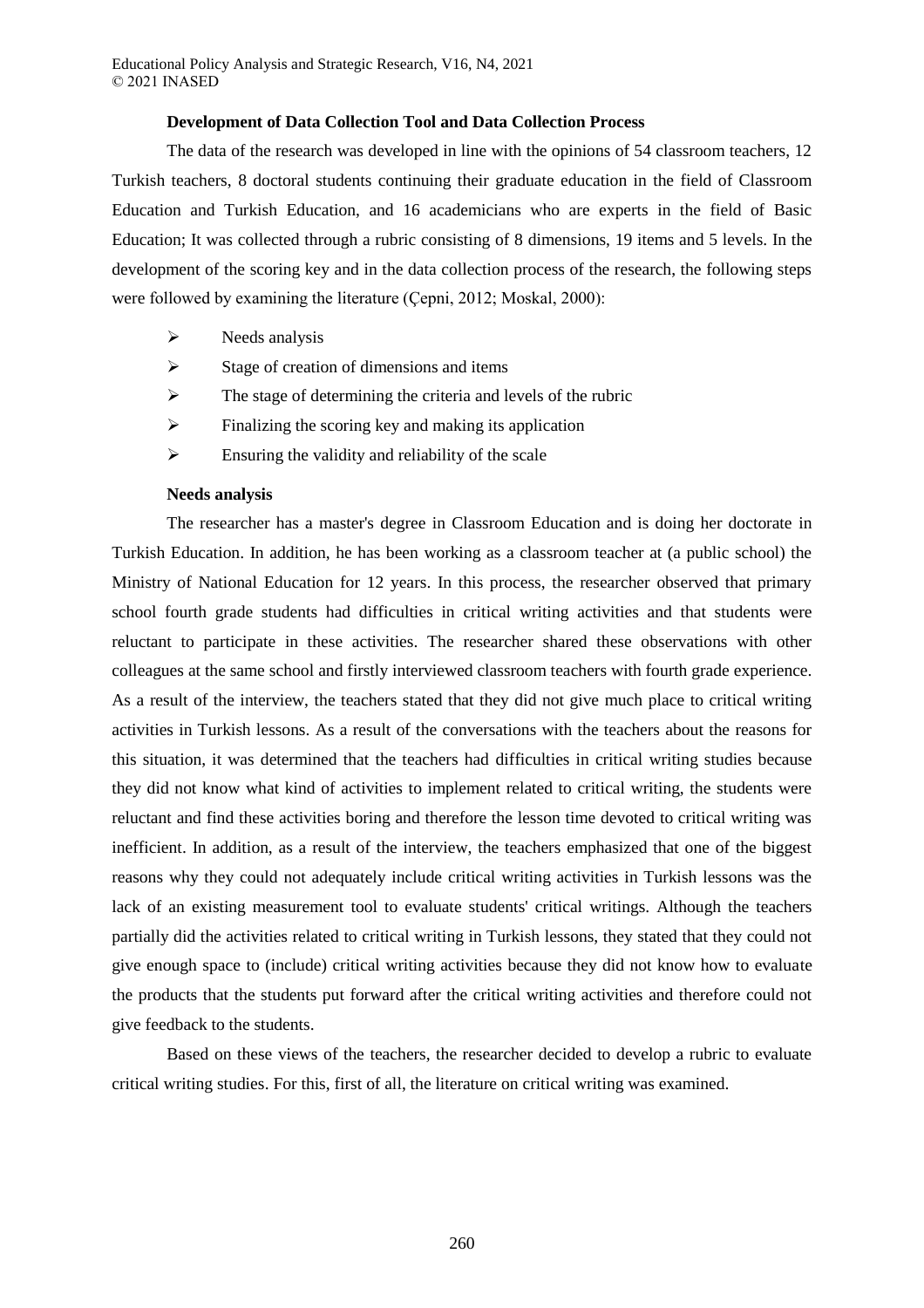#### **Phase of Creation of Dimensions and Substances**

In the process of creating the dimensions and items in the critical writing rubric, Turkish and classroom teachers' opinions, literature, expert opinions and student products were consulted. The following steps were followed in this process:

 $\triangleright$  The opinions of Turkish and classroom teachers about which criteria should be included in the evaluation of students' critical writings were taken. In order to get their opinions, a form was prepared and feedback was received from 27 Turkish teachers and 73 classroom teachers. In line with the opinions received, a draft was created about the points to be considered while writing a critical article.

 $\triangleright$  Then, 21 fourth grade students were asked to identify three issues that they observed in their environment or that they saw as a problem, and they were asked to write a critical article on a topic they wanted from among the topics they determined. The written products of the students were examined by the researcher and it was determined which points the students paid attention to or which elements they ignored while writing a critical article.

 $\triangleright$  The achievements in 2005, 2015 and 2018 Primary School Turkish Curriculums were examined, articles in peer-reviewed journals on critical writing were scanned, and the researcher created an item pool by examining master's and doctoral theses on critical writing and books on critical writing.

 $\triangleright$  The researcher examined the items in the item pool and determined 10 dimensions and 29 items for the scale. Then, the study was presented to the opinion of 8 doctoral students continuing their postgraduate education in the field of Classroom Education and Turkish Education and 16 academicians who are experts in the field of Basic Education. Dimensions and items were examined by experts in terms of content and level compliance, and they were reduced to 9 dimensions and 22 items due to reasons such as not being suitable for the level of primary school fourth grade students and not matching the definitions of critical writing skill in the literature.

 $\triangleright$  In line with the expert opinions, the researcher made the necessary arrangements regarding the dimensions and items of the rubric and finalized the critical writing scoring scale with 8 dimensions and 19 items in the rubric.

# *The Stage of Determining the Criteria and Levels of the Rubric*

During the determination of the dimensions in the rubric and the scores of the items related to the dimensions, the literature was examined and the opinions of 12 classroom teachers, 8 Turkish teachers, 5 doctoral students continuing their graduate education in Turkish Education, and 4 academicians were sought. In line with the opinions received, the scores of the dimensions of the scoring key; planning (10), presenting evidence, persuading (15), questioning (20), multidimensional thinking (15), objectivity (15), consistency (15), clarity and fluency (5), shape, form (5) determined.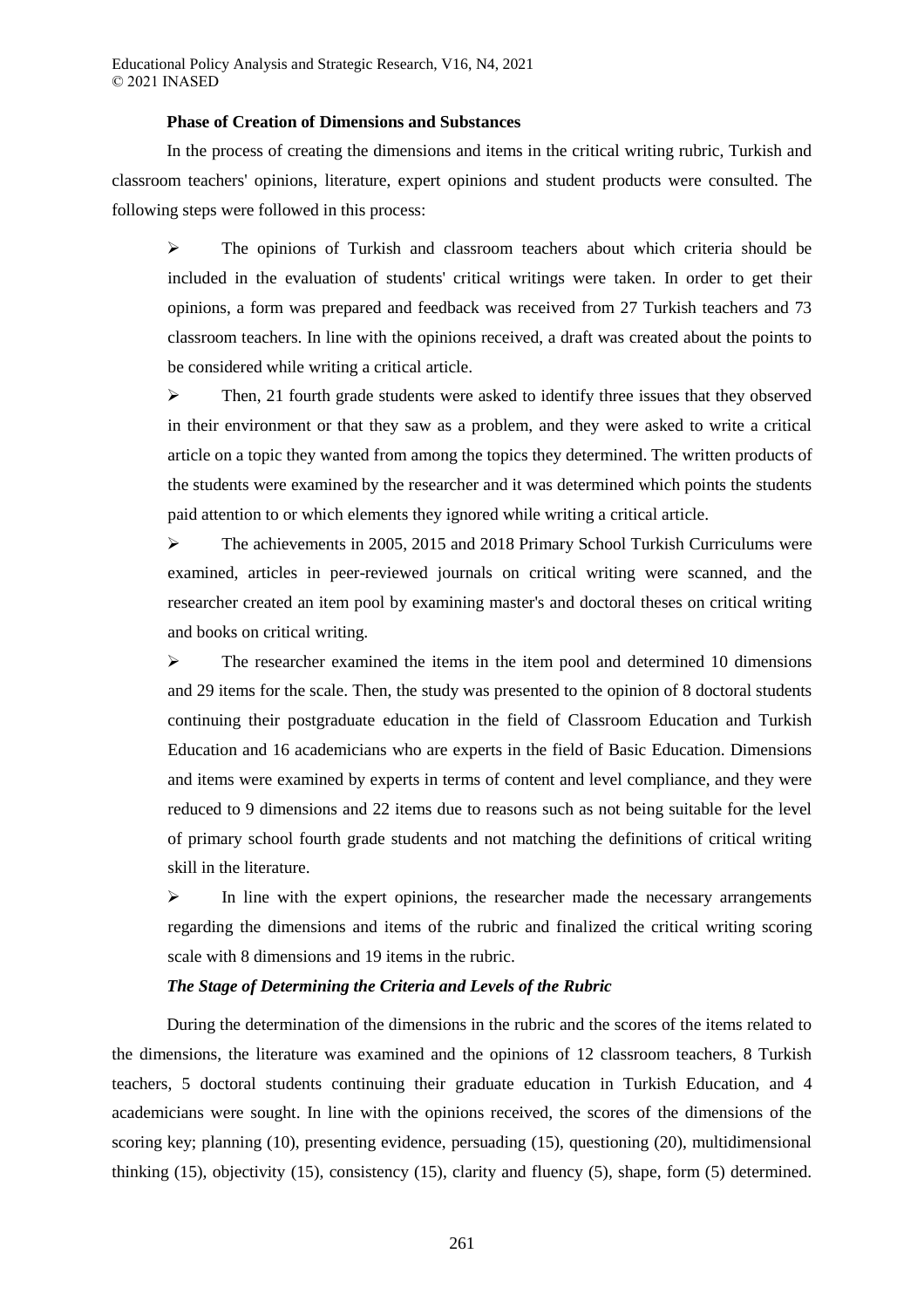Since the target audience of the scoring key is primary school students, it was deemed appropriate to give 1 point instead of 0, in line with the practices of the Ministry of National Education, for the students with a low level in scoring. Thus, the lowest score a student can get from the scoring key was determined as 20 and the highest score as 100.

At the stage of determining the levels of the scoring key, expert opinion was taken from 4 academicians who are experts in the field of measurement and evaluation, and the scoring key; It was decided to rate it with a 5-point Likert scale as 1 (strongly disagree), 2 (disagree), 3 (partially agree), 4 (agree) and 5 (strongly agree).

## **Finalization and Application of the Scoring Key**

Dimensions, items, dimension and item scores and levels of the scale were rearranged in line with according to expert opinions and the rubric was finalized. Finally, an application was made in order to ensure the validity and reliability of the rubric, and the critical writings of primary school fourth grade students were evaluated with the rubric.

For the application, he asked the students in the study group to list some situations that they observed in their close environment or that they saw as a problem. The lists related to the problems determined by the students were examined by the researcher and the three issues that the students considered as the most problematic parts were determined. The teacher asked the students to write a critical article on any of these three subjects during two course hours (30+30). Finally, as a result of the application, the critical writings written by the students were scored with the critical writing rubric developed by the researcher. The results obtained regarding the validity and reliability of the scoring key are given below.

#### **Ensuring the Validity and Reliability of the Scale**

Some steps were followed to ensure the validity and reliability of the critical writing rubric. These steps can be listed as follows:

# **Steps for validity:**

#### *Scope validity*

In order to ensure the content validity of the scoring key, expert opinions (Classroom teachers, Turkish teachers, Classroom and Turkish Education doctoral students and academicians) were taken about whether the dimensions and items in the scale were suitable for the purpose intended to be measured. As a result of the expert opinions, it was determined that the content validity of the scale was sufficient.

# *Criterion validity (Relevance and predictive validity)*

In order to ensure the validity of the scale, the scale was compared with the criteria made in the past, whose validity has been proven, and it was compared to similar measurement tools related to writing in the literature (Akyol, 2008; Calp, 2010; Demirel &Şahinel, 2006; Göçer, 2007; Güzel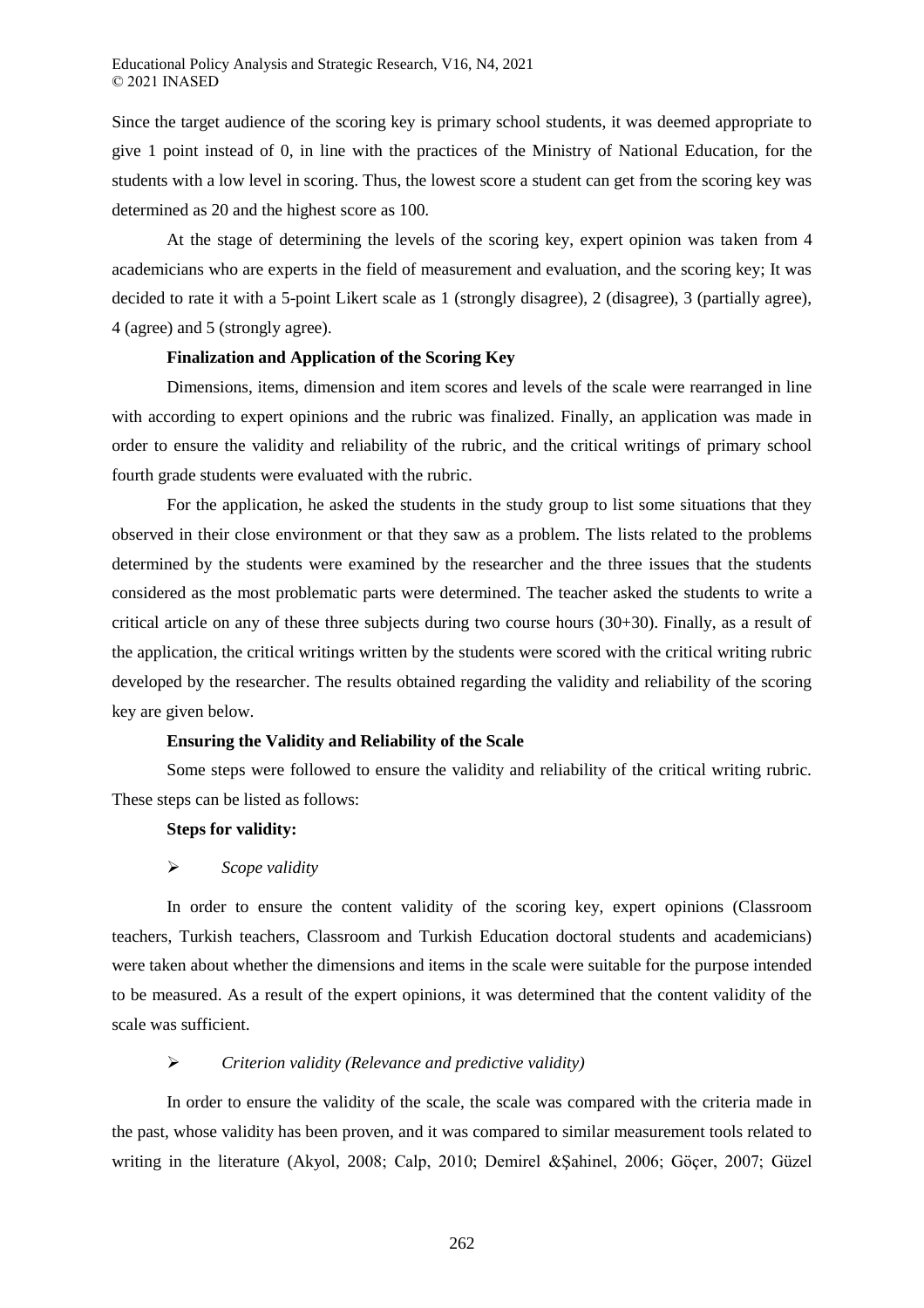&Karatay, 2019; Karatay, 2019; Keskinkılıç &Keskinkılıç, 2007; Kılınç &Şahin, 2012; Yıldız, 2013) were found to be appropriate.

In order to ensure the predictive validity of the scale, a pilot application was made and student products were evaluated with a scoring key developed by different raters. As a result of the evaluations of different raters, it was predicted that the measurement of the current scoring key would predict future measurements.

#### *Steps for reliability:*

 $\triangleright$  The fact that the expert opinions taken during the development of the rubric were emphasized that the dimensions and items in the scale were written in a clear and understandable way, and that the dimension and item definitions at the end of the application fully reflected what was intended to be measured, shows that the item discrimination power of the scale is high. This situation contributes to the reliability of the scale.

 $\triangleright$  The creation of the rating levels in the scoring key in the form of a 5-point Likert indicates that the scale is at a level that will minimize the scoring biases. This situation contributes to the similarity of the results in the process of scoring a product by more than one rater.

 $\triangleright$  In order for the measurement tool to measure a feature it tries to measure in a way that gives the same result every time, the consistency between the raters should be reflected statistically. In this direction, first of all, the kurtosis and skewness coefficients of the distribution of the scores given by both raters were examined in order to determine the statistical methods to be made regarding the obtained data. Huck, (2012) and Hair, Black, Babin, Anderson, and Tatham (2013) found that the skewness and kurtosis values were between -1 and +1; Tabachnick and Fidel (2013) stated that it has a normal distribution in the range of +1.5 -1.5. It was determined that the values obtained from the data in the study showed a normal distribution for both rater data (skewness=,197 kurtosis=,392).

In order to ensure internal consistency, Cohen's Kappa statistics  $(\kappa)$  were used to determine the coefficient for the reliability of the evaluations of the raters who scored the data (p<.05). Test results are presented in Table 1:

| Categories            | Kappa Statistics Value $(\kappa)$ |      |
|-----------------------|-----------------------------------|------|
| Draft                 | ,70                               | ,000 |
| Aim                   | .71                               | ,000 |
| Presenting evidence   | ,80                               | ,000 |
| Persuasive expression | ,81                               | ,000 |
| Questioning thoughts  | ,77                               | ,000 |

**Table 1.** Concordance Between Rateers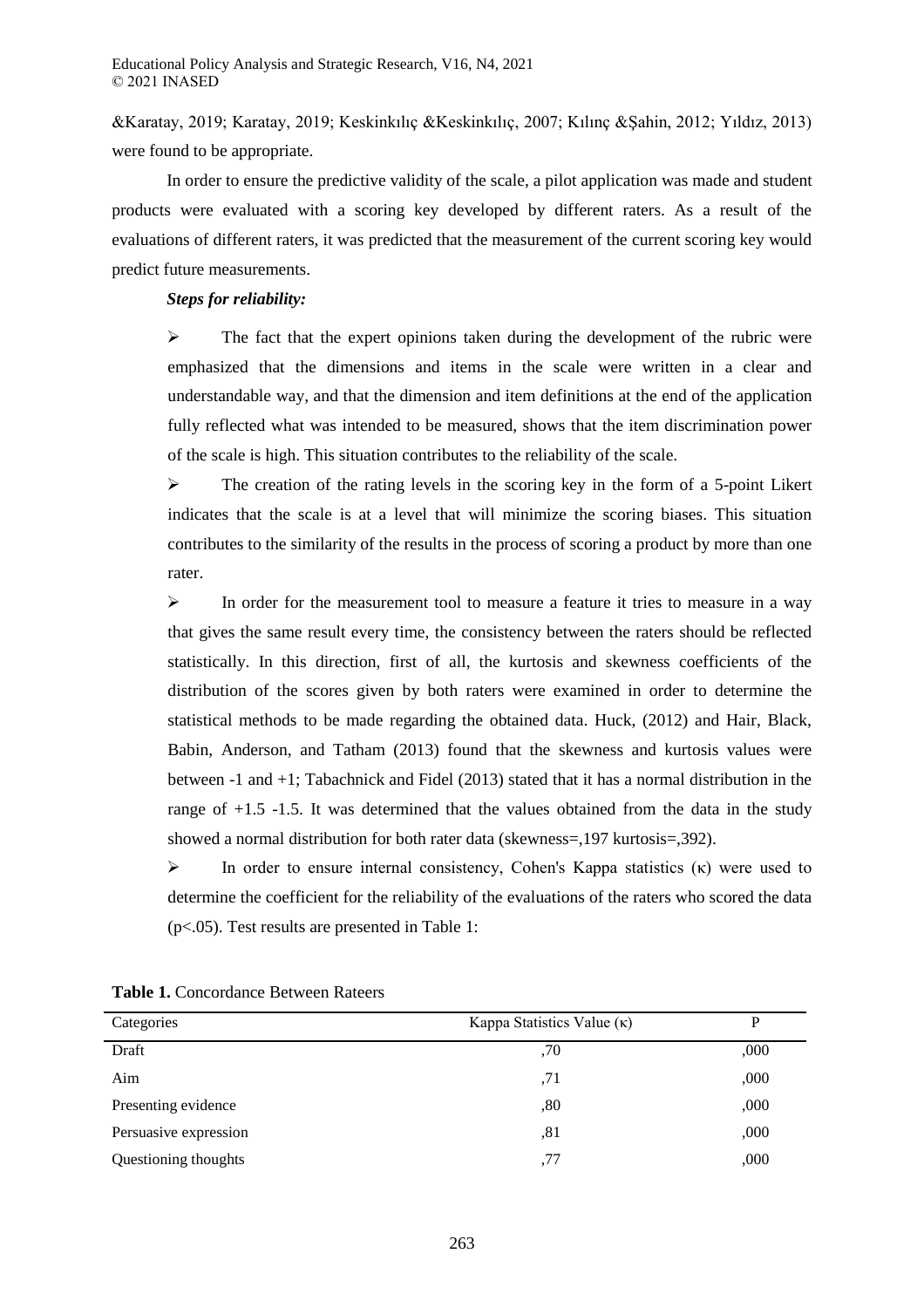| Interrogative expression | ,77 | ,000 |
|--------------------------|-----|------|
| Expose the problem       | ,84 | ,000 |
| Solution to the problem  | ,87 | ,000 |
| Different thought        | ,86 | ,000 |
| Observation experience   | ,85 | ,000 |
| Join the discussion      | ,85 | ,000 |
| Impartiality             | ,85 | ,000 |
| Objective language       | ,80 | ,000 |
| Conflicting expression   | ,83 | ,000 |
| Logical integrity        | ,83 | ,000 |
| Sentence sorting         | ,90 | ,000 |
| Plain language           | ,81 | ,000 |
| Punctuation              | ,86 | ,000 |
| Spelling                 | ,72 | ,000 |

Educational Policy Analysis and Strategic Research, V16, N4, 2021 © 2021 INASED

When Table 1 is examined, it is seen that there is a statistically significant and significant level of agreement between the raters, since the Kappa statistical value is more than .70 and .70 in all categories. As a result of the analysis, a significant level of draft, purpose, questioning of thought, interrogative expression, spelling items; It has been determined that there is a very high level of agreement in the items of presenting evidence, persuasive expression, revealing the problem, solving the problem, different thinking, agreeing to an opinion, impartiality, objective language, contradictory expression, logical integrity, sentence ordering, plain language and punctuation. This situation contributes to the reliability of the scale.

 $\triangleright$  Seçer (2017) states that the Cronbach Alpha coefficient of a reliable measurement tool should be .70 and above, while Özdamar (2004) states that .80 and above is a highly reliable scale. The Cronbach Alpha coefficient of the developed rubric was calculated as .86. This contributes to the reliability of the scale.

It can be said that the rubric developed as a result of expert opinions and statistical measurements is valid and reliable.

#### **Data Analysis**

In the research, in order to determine the statistical methods to be made regarding the data obtained, a critical article was written to the fourth grade students of primary school and the articles were evaluated by different raters. The kurtosis and skewness coefficients related to the distribution of the scores given by the raters were analyzed with the statistical program.

Cohen's Kappa coefficient in order to determine the coefficient for the reliability of the evaluations of the raters who scored the data in order to ensure internal consistency in the research; Cronbach Alpha coefficient was determined with the statistical program in order to determine that the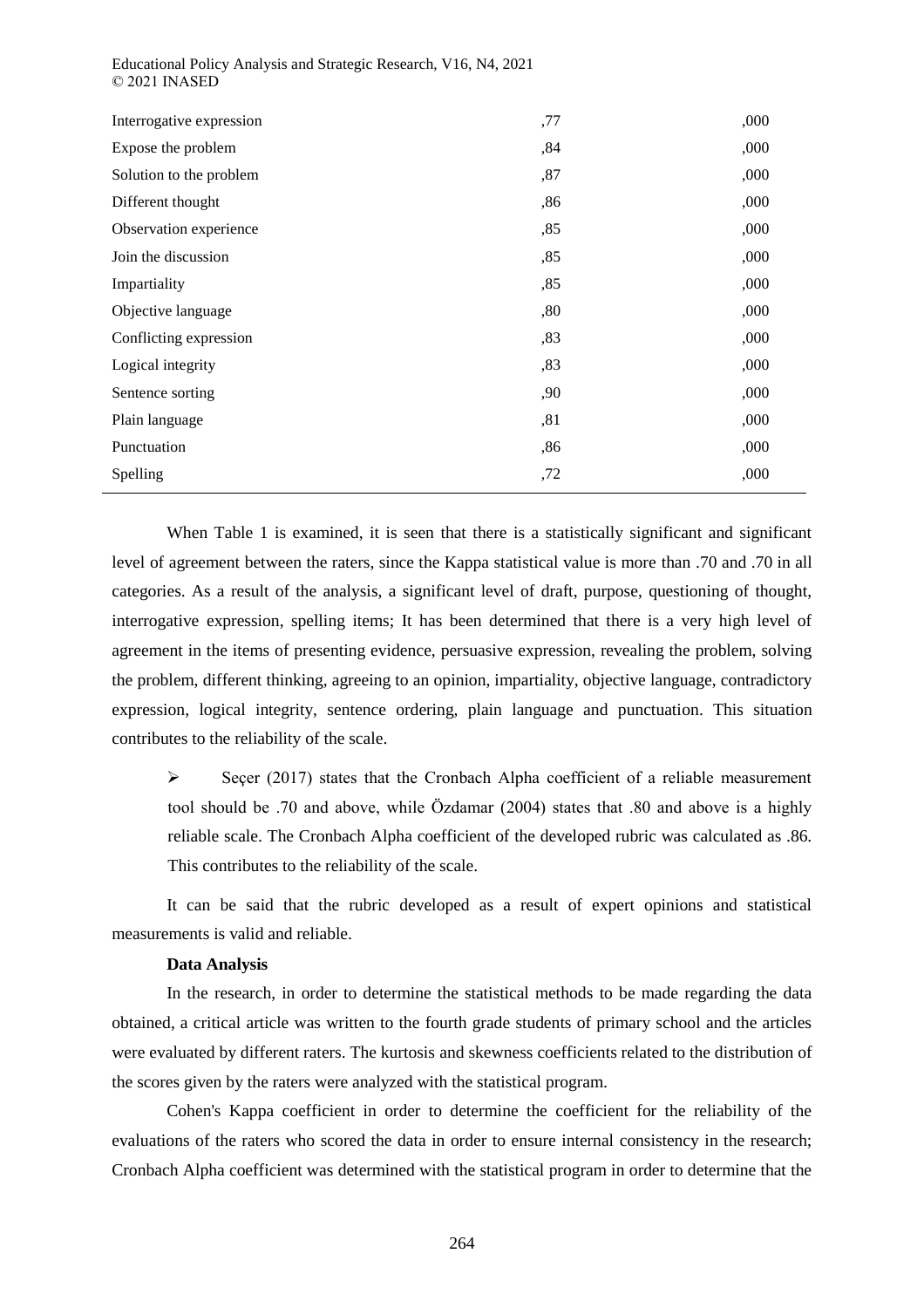dimensions and items in the rubric developed were consistent with each other and that the items were testing the same feature.

## **Discussion, Conclusion and Recommendations**

In the study, a rubric was developed to measure and evaluate the critical writing skill levels of primary school fourth grade students. Expression of measurement and teaching activities with numerical data; evaluation is the interpretation of these numerical expressions according to certain criteria (MONE, 2005, p. 10). Measurement and evaluation studies in writing education are important in terms of determining whether students' written expression skills are developed correctly or not and carrying out necessary development studies. For this reason, it can be said that measurement and evaluation practices are an indispensable element of the learning-teaching process. In this respect, it minimizes the measurement errors caused by the rater and negatively affects the accuracy of the measurement results (Dunbar, Brooks, &Miller, 2006), has a reflective function about the writing performance of the students (Goodrich-Andrade, 2001), and allows for valid and reliable evaluations (Dunbar, Brooks &Miller, 2006). Moskal &Leydens, 2000), a rubric was developed in this study to measure and evaluate the critical writing skills of primary school fourth grade students (Appendix-1).

Developed rubric; It consists of eight dimensions: "planning", "presenting evidence and persuading", "inquiring", "multidimensional thinking", "objectivity", "consistency", "clearness and fluency", "shape / form". In the process of creating these dimensions; The achievements in the Primary Education Turkish Curriculum were determined, articles in peer-reviewed journals on critical writing were scanned, master's and doctoral theses on critical writing and books on critical writing were examined. Below are the reasons for the dimensions determined at the end of this process to be included in the critical writing scale.

A plan is among the basic principles of writing education, as it enables the formation of a subject unity and contributes to the achievement of the foreseen goals of the writing. As a matter of fact, it is stated in the Turkish Curriculum (MONE, 2005, p. 17) that the writing process should start within a certain plan by reviewing the emotions, thoughts and prior knowledge structured in the mind. In this direction, in critical writing, which is one of the writing types, a plan suitable for the purpose of writing must be prepared before writing, and a planning section must be organized in which thoughts are analyzed and physical and mental preparations are completed before writing. For this reason, it was decided that the "planning" dimension should be in the critical writing scoring key.

Alan (1994, p. 179) emphasizes that in a critical article, after the writing plan and purpose are revealed, the thoughts in the article should be expressed with clear and understandable evidence in a way that will convince the target audience. The concept of evidence expressed by Larson (2001, p.8) and Mortensen (2004, p. 21) as influencing the behaviors, attitudes and judgments of others without coercion, by speaking or writing, is applied to MONE (2005, p. 115) and Kurland (2021), it is a fundamental element that must be present in a critical article. As a matter of fact, Wallace &Wray (2008, p. 12) emphasize the necessity of supporting his claims with appropriate evidence in order to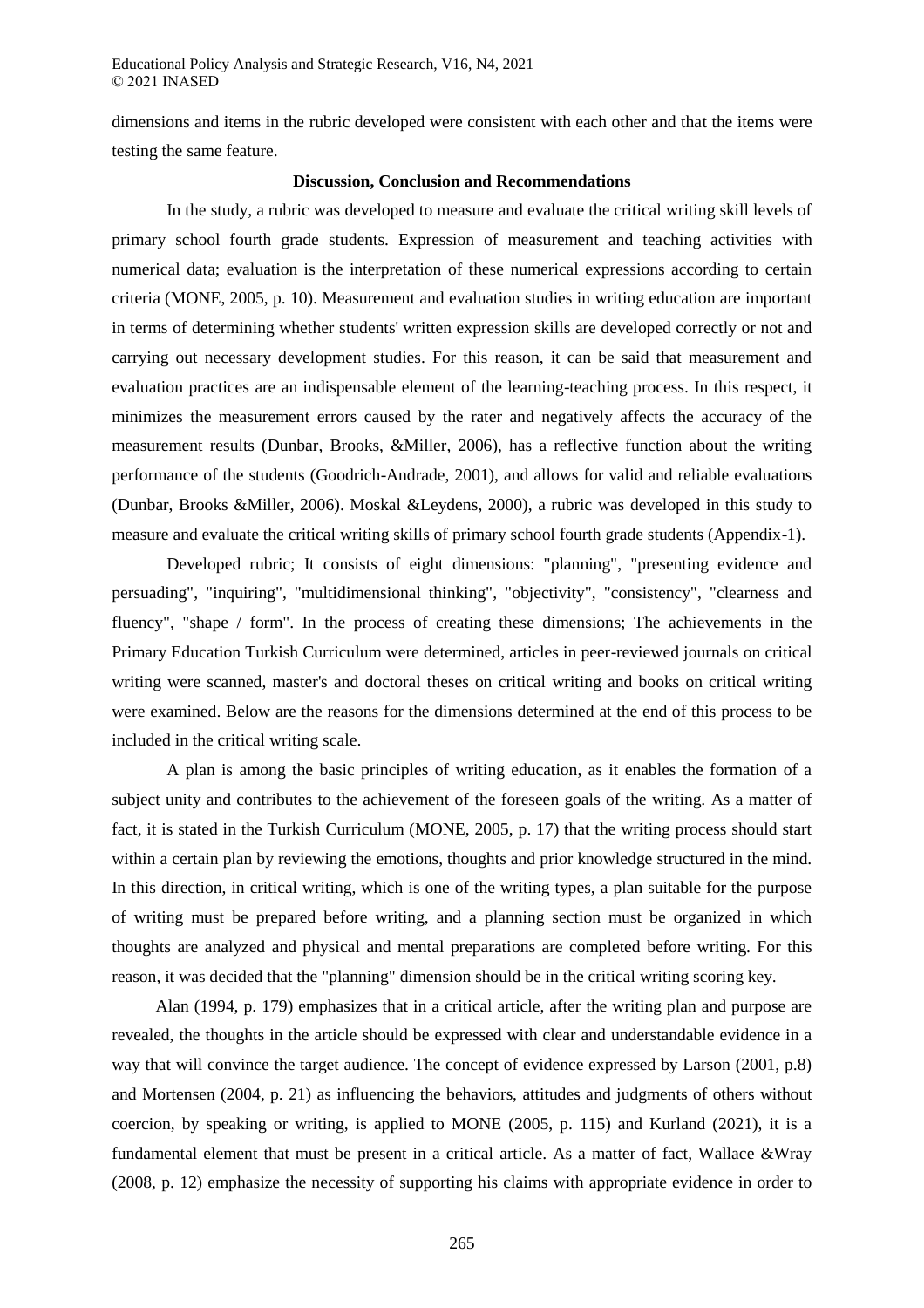convince the readers in a critical article. In this direction, it can be stated that in a critical article, it is necessary to put forward the evidence, assumptions and arguments with appropriate examples in order to convince the reader. For this reason, it has been decided that the dimensions of "presenting evidence and persuading" must be absolutely necessary in the evaluation of critical writings.

The writing methods and techniques used by primary school students from the first grade differ from the fourth grade and leave their place to critical writing, which is a questioning and planned writing type in which cause-effect relationships are established and problems are resolved (Demirel &Şahinel, 2006, p. 113). In this direction, it can be said that questioning is an important element in critical writing, which is one of the types of writing in which mental skills such as objectively looking at events and situations, making comments, generating ideas and finding solutions are used most intensively (Chamberlain &Burrough, 1985, p. 214; Karabay, 2013, p. 1736; Karaca, 2019, p. 22; Kılınç &Tok, 2012, p. 274; Topçuoğlu &Tekin, 2013, p. 1600). Critical writing; since it is a type of writing in which prejudices, assumptions and all kinds of information presented are questioned and discussed, it has been decided that there should be an "inquiry" dimension in the evaluation of a critical writing.

The basis of questioning is to look at events from different perspectives and to think multidimensionally. One of the writing types in which multidimensional thinking is felt most intensely is critical writing (Nas, 2003, p.205). Topçuoğlu &Tekin (2013, p. 1600) state that different perspectives are an important element of critical writing instead of accepting without questioning the information obtained through observation, experience, intuition, reasoning and other channels, he tries to evaluate and draw conclusions from different aspects (Özdemir, 2008, p. 95; Özden, 2008, p. 139). Since it is important for the individual to express what he/she wants to convey in his/her critical writings from different perspectives by thinking from multiple perspectives, it has been decided that the "multidimensional thinking" dimension should be included in the evaluation of a critical writing.

Critical writings that offer different perspectives by allowing the reader to think multidimensionally are also verifiable and provable, objective writings that are independent of the author's personal opinion. Topçuoğlu &Tekin (2013, p. 1601) and Paul &Elder (2005, p. 40) state that objectivity is an important component of critical writing skills, and that a critical writer can base a text on criteria such as clarity, precision, depth, freedom, logic, and objectivity. They say they should write. Critical writings play an important role in the development of students' ability to look at events and situations impartially, to make comments, to produce ideas and solutions; Göçer, 2010, p. 181; Karaca, 2019, p. 22; MONE, 2005, p. 66-68). For this reason, it was decided that there should be a dimension of "objectivity" in the evaluation of a critical article.

In a critical article, it is important for the statements to be in integrity in terms of meaning and to be consistent with the purpose of writing the article in the process of conveying what is wanted to be told to the reader in an objective style. The connection and consistency between the ideas in the text is of great importance in the interpretation of the text by the reader. Demirel (1999, p. 80) and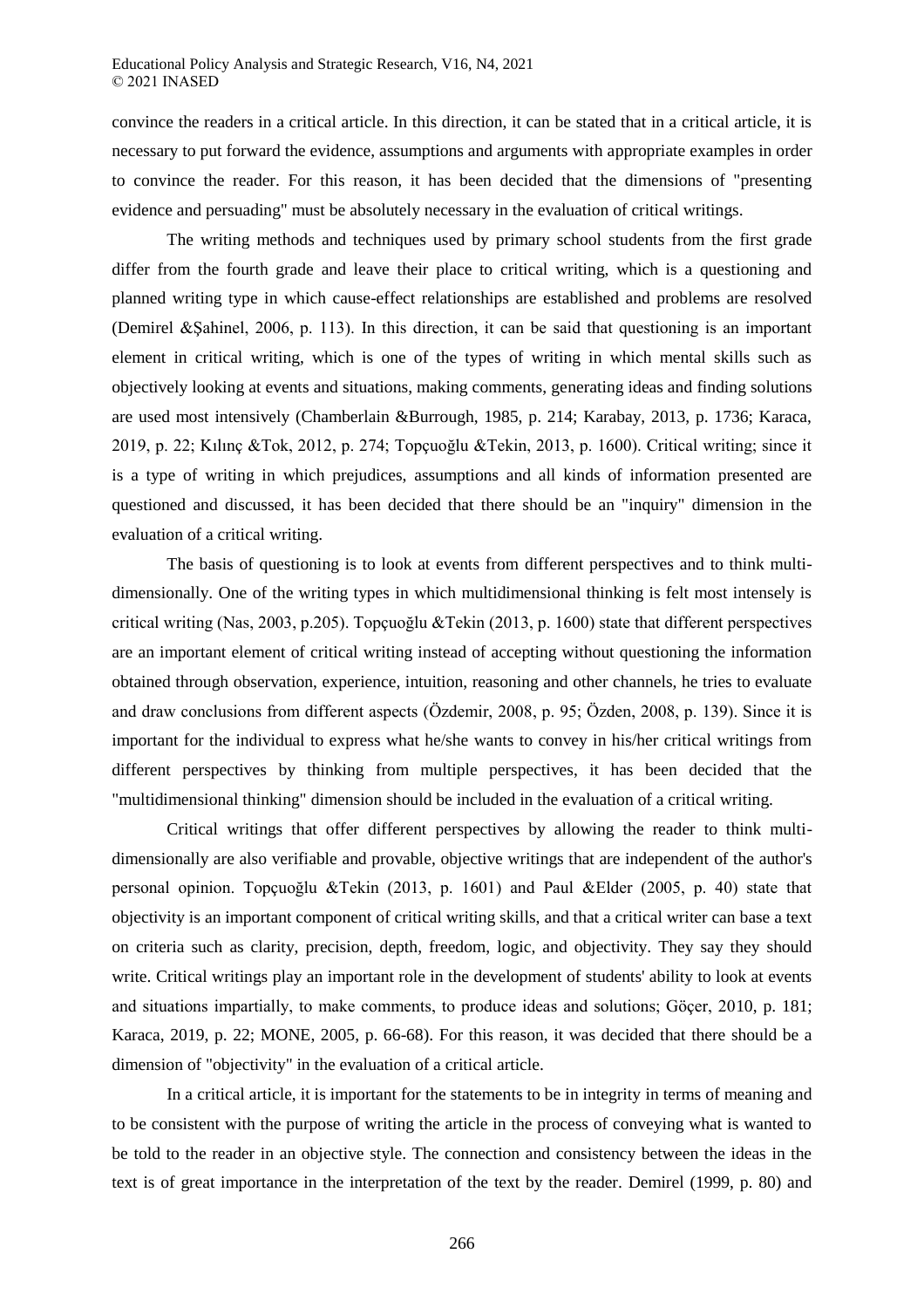Kuşdemir &Bulut (2008, p. 291) state that consistency is one of the main features expected to be in the writing content of primary school students. For this reason, it was decided that the "consistency" dimension, which is also the basis of critical writing skills, should be included in the evaluation of critical writings.

In a successful article, the author's expression must be clear, plain, simple, effective and fluent (Raimes, 1993, p.6). As a matter of fact, Karabay (2013, p. 1731) emphasizes that an author should evaluate his writing in terms of clarity, integrity and organization after finishing writing. For this reason, a critical writer should also review what he has written by considering the element of clarity and fluency in his critical writing, identify the expressions that disrupt the integrity of meaning, if any, and correct them (Paul &Elder, 2005, p. 40). In this direction, it can be said that clarity and fluency are important elements in a critical writing. In addition, due to the fact that the event or work is written in accordance with the order of occurrence in an article, the establishment of meaning relations between events and thoughts, and the presence of appropriate transition expressions between paragraphs are among the main features expected to be in the writing content of primary school students (Deniz, 2003, p. 242; Kavcar, 2002, p.12; Kuşdemir &Bulut, 2018, p. 290; MONE, 2015, p. 25) it was decided that the dimension of "openness and fluency" should be included in the evaluation of a critical article.

Spelling and punctuation in an article is an important and necessary element in writing the language according to certain rules and in creating the writing standards of the language (Özbay, 2011, p. 181; Parlatır, 2010, p. 315). Akyol (2008, p. 248) stated that the correct use of punctuation marks in the text is an important criterion in writing evaluations; Göçer (2005, p. 241) and Calp (2010, p. 231) emphasize that attention should be paid to spelling and punctuation in the evaluation of written expression. As a matter of fact, in the Primary Education Turkish Curriculum (MONE, 2015, p. 25) "Identifies, corrects, and rewrites/edits the text if there are spelling and punctuation errors." The inclusion of the outcome emphasizes the importance of spelling and punctuation in an article. Considering that a critical writing should be fluent and understandable, it is important to follow the rules of spelling and writing principles in critical writings. For this reason, it was decided that the "form/form" dimension should be included in the evaluation of a critical article.

During the development of the rubric, the field experts expressed their opinions about the dimensions and items of the rubric being suitable for the purpose to be measured. Based on these views, it was concluded that the content validity of the scoring key was sufficient. In addition, the experts stated that the developed rubric is suitable for similar measurement tools in the literature and that the measurement results of the current rubric will predict future measurements. These statements of the experts give the result that the rubric is at a sufficient level in terms of criterion validity.

During the development of the rubric, field experts state that the dimensions and items in the rubric are clear and understandable, and that the dimension and item definitions fully reflect what is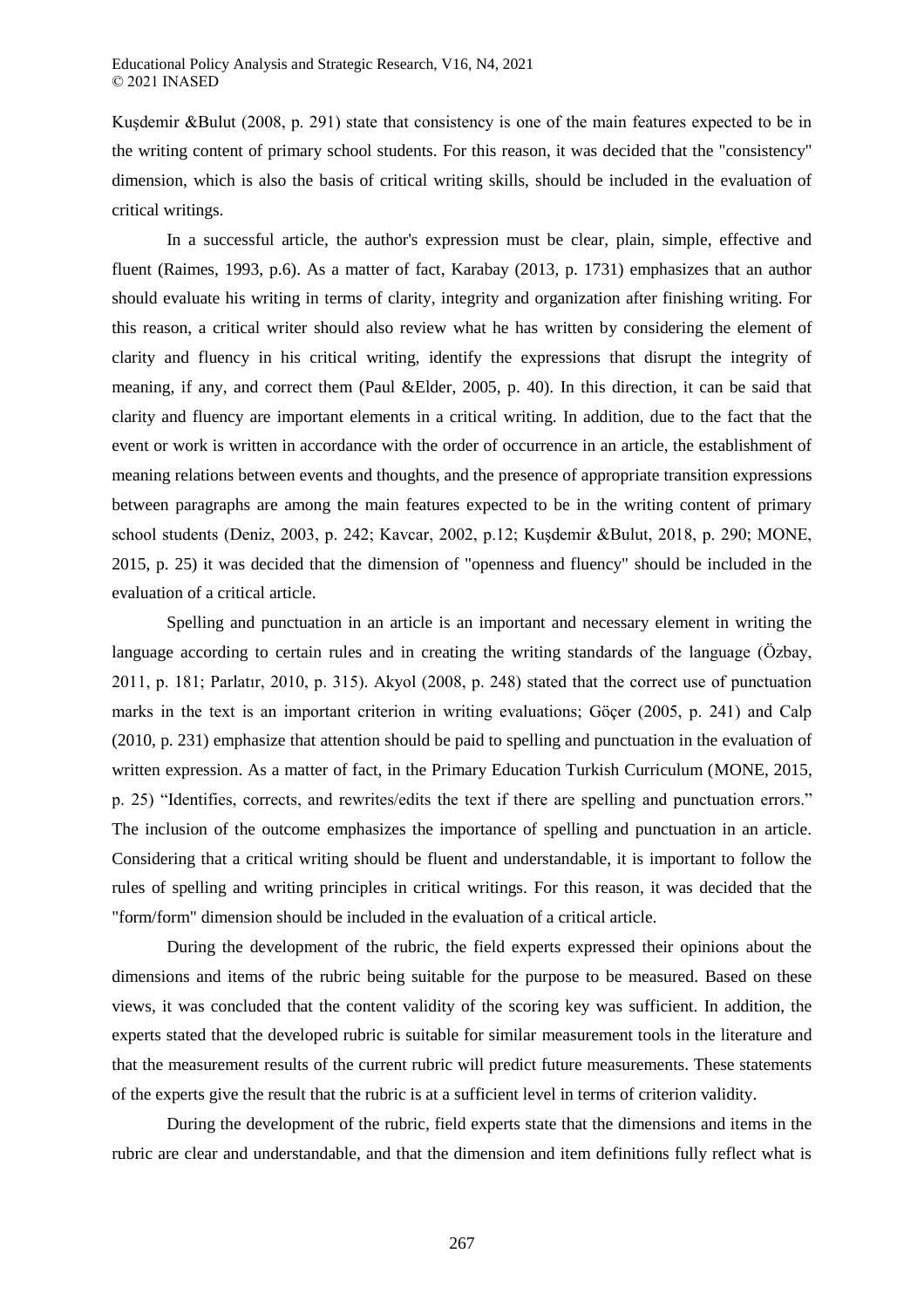intended to be measured. These statements of the experts show that the item discrimination power of the rubric is high, and this gives the result that the rubric is reliable.

Forming the rating levels in the scoring key in the form of a 5-point Likert shows that the scale is at a level that will minimize the scoring biases and gives the result that it will contribute to the similarity of the results in the process of scoring the written products by more than one rater. This gives the result that the scoring key is reliable.

According to the findings obtained from the data in the study, it was concluded that the data of different raters showed normal distribution, and the Cohen's Kappa and Cronbach Alpha coefficients, which were determined to provide internal consistency and to determine the coefficient for the reliability of the rubric, were statistically significant.

The data obtained as a result of the expert opinions taken during the development of the rubric and the evaluation of the students' critical writings with the developed rubric show that the rubric is valid and reliable. It has been concluded that the rubric developed in this direction can be used as an alternative measurement tool to evaluate the critical writing skill levels of primary school fourth grade students. In addition, current studies on the age and developmental characteristics of primary school students should be conducted, and scoring keys for critical writing for different grade levels should be developed, taking into account the results of these studies.

#### **References**

- Akınoğlu, O. (2001). *The effect of science teaching based on critical thinking skills on learning products*  (Unpublished doctoral thesis). Hacettepe University, Institute of Social Sciences, Ankara.
- Akyol, H. (2008). *Turkish primary reading and writing teaching* (7th ed.). Pegem Akademi Publishing.

Alan, Y. (1994). *Language and people*. TÖV Publishing.

- Aydın, G. (2019). Basic concepts of writing education . Halit Karatay (Ed.), in Basic concepts of language education (s.73-101). Asos Publishing.
- Bağcı, H. (2011). Written expression and its elements. Murat Özbay (Ed.) in Writing training (s. 85-126). Pegem Akademi Publishing.

Calp, M. (2010). *Teaching Turkish as a special education field*. Şükran Calp (Ed.). Nobel Publishing.

- Chamberlain, K., & Burrough, S. (1985). Techniques for teaching critical reading. *Teaching of Psychology*, *12*(4), 213-215.
- Creswell, J. W. (2012). *Introduction to mixed methods research.* Mustafa Sözbilir (Trans.). Pegem Akademi Publishing.
- Çepni, S. (2012). *Evaluation of performances*. E. Karip (Ed.). Quantification and consideration. Pegem Akademi Publishing.
- Demir, S. B., & Yıldırım, Ö. (2019). Developing rubrics for the evaluation of written expression skills. *Pamukkale University Faculty of Education Journal*, *47*, 457-473.
- Demirel, Ö. (1999). *Teaching Turkish in primary schools.* MONE Publishing.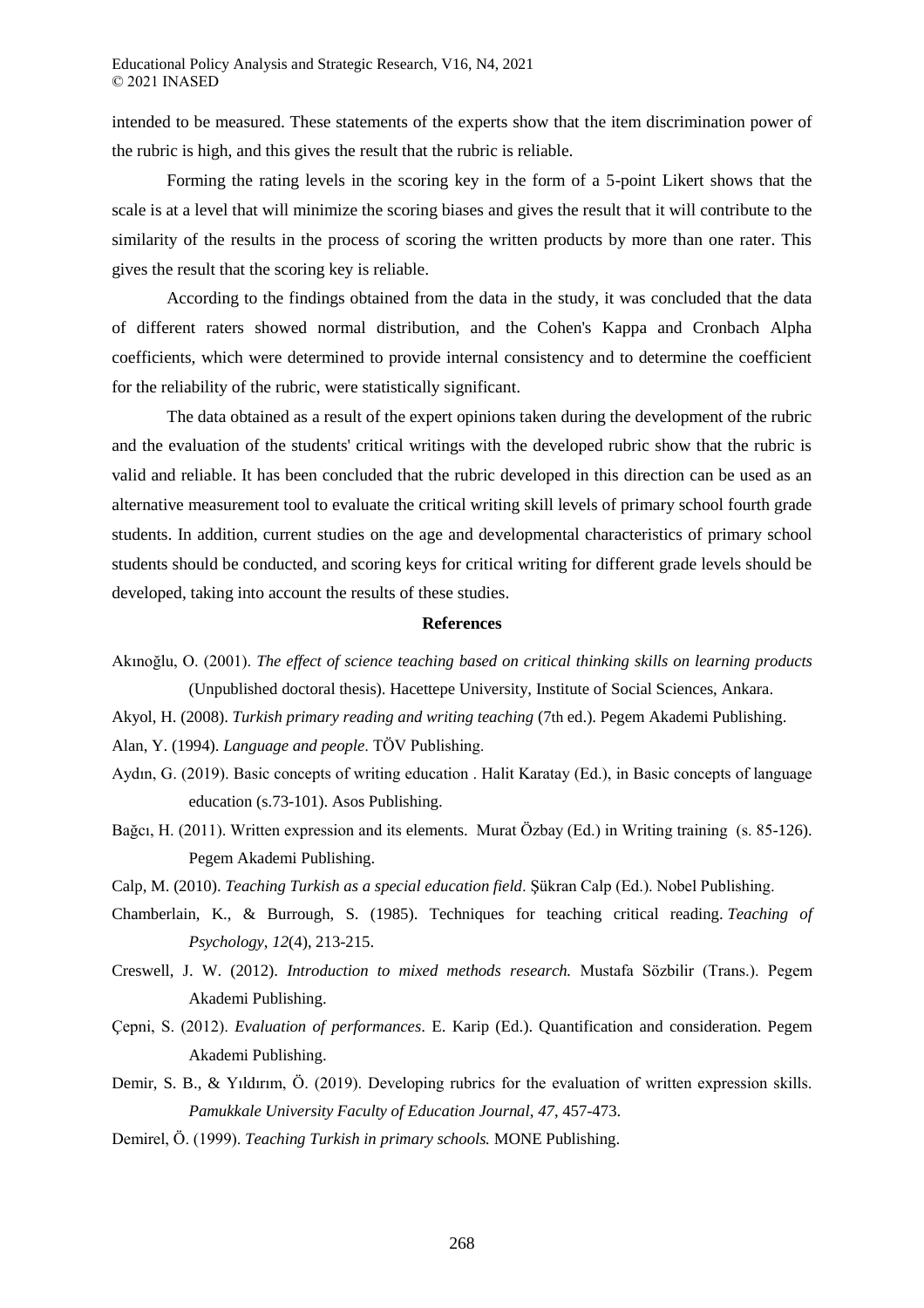Demirel, Ö. (2003). *Turkish teaching*. Pegem Akademi Publishing.

- Demirel, Ö., & Şahinel, M. (2006). *Teaching Turkish for Turkish and classroom teachers. (7th Edition).*  Pegem Akademi Publishing.
- Deniz, K. (2003*).* The Situation of Village and Urban Fifth Grade Students in terms of Written Expression Skills (Turkish Teaching Special Issue). *Journal of Turkology Research*, (13), 233- 255.
- Dunbar, N.E., Brooks, C. F ve Miller, K. T. ( 2006). Oral communication skills in higher education: Using a performance-based evaluation rubric to assess communication skills. *Innovative Higher Education*, *31*(2), 115–28.
- Duran, E., & Özdil, Ş. (2020). Determination of informative text writing skill levels of primary school fourth grade students . *Research in Reading &Writing İnstruction*, *8*(1), 21-31.
- Ferris, D. (2003). *Response to student writing implications for second language students.* London: Lawrence Erlbaum Associates Publishers.
- Goodrich Andrade, H. (2001). The effects of instructional rubrics on learning to write. *Current Issues in Education, 4*(4), 1-21.
- Göçer, A. (2005). *Measurement and evaluation in Turkish teaching at the second level of primary education* (Unpublished Doctoral Thesis). Atatürk University, Institute of Social Sciences, Erzurum.
- Göçer, A. (2007). *Teaching Turkish in Turkish and for classroom teachers and teacher candidates.* Öncü Publishing.
- Göçer, A. (2010). Writing education in Turkish teaching. *Journal of International Social Research*, *3*(12), 178-195.
- Güzel, A., & Karatay, H. (2019). *Turkish teaching handbook.* Pegem Akademi Publishing.
- Hair, J. F., Black, W. C., Babin, B. J., Anderson, R. E., & Tatham, R. L. (2013). *Multivariate Data Analysis*: Essex: Pearson Education Limited.
- Huck, S. W. (2012). *Reading statistics and research (6th ed).* Boston: Pearson.
- Kantemir, E. (1991). *Written and oral expression.* Ankara University Faculty of Education Publications.
- Karabay, A. (2013). The effect of critical writing education on the writing academic achievement and critical writing levels of Turkish teacher candidates. *Turkish Studies*, *8*(9), 1729-1743.
- Karaca, S. (2019). *Evaluation of written expression skills of secondary school students. Eleşkirt/Ağrı example* (Unpublished PhD Thesis). Ağrı İbrahim Çeçen University, Institute of Social Sciences, Ağrı.
- Karadağ, Ö. & Maden, S. (2019). Writing education: Theory, practice, measurement and evaluation. Güzel, A., & Karatay, H. (Ed.) in *Turkish teaching* (s.263-302). Pegem Akademi Publishing.
- Karatay, H. (2019). *Basic concepts of language education*. Asos Publishing.
- Kavcar, C., Oğuzkan, F., & Aksoy, Ö. (2002). Written and Oral Expression. (2nd Edition). Anı Publishing.
- Keskinkılıç, K. & Keskinkılıç, B. (2007). *Turkish and primary literacy teaching*. Pegem Akademi Publishing.
- Kılınç, A. & Şahin, A. (2012). *Teaching Turkish as a foreign language.* Pegem Akademi Publishing.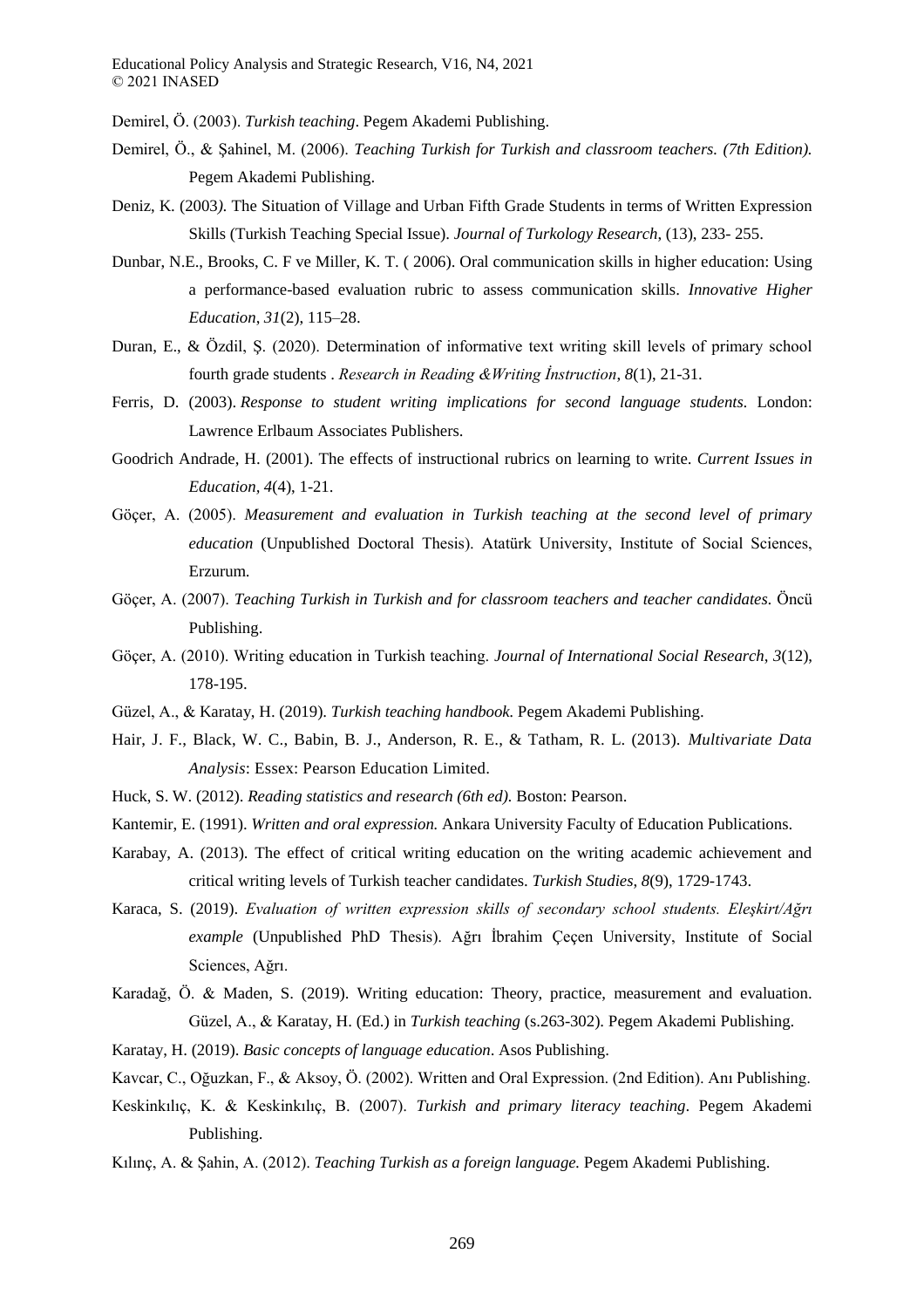- Kurland, D. (2021). *Critical Reading v. Critical Thinking.* Retreived on 04.02.2021 from http://www.criticalreading.com/critical\_reading\_thinking.html
- Kuşdemir, Y. & Bulut, P. (2018). Assessment and evaluation in writing. Akyol, H., & Yıldız, M. (Ed.). in Teaching writing from theory to practice (s. 285-320). Pegem Akademi Publishing.
- Kutlu, Ö., Doğan, C. D., & Karakaya, İ. (2010). *Determination of student success: Assessment, assessment and evaluation practices based on performance and portfolio*. (3nd edition). Pegem Akademi Publishing.
- Larson, C. U. (2001). *Persuasion reception and responsibility*. Belmonth: Wadsworth /Thomson Learning.
- MONE. (2005). *Elementary Turkish lesson curriculum and guide (grades 1-5).* Directorate of State Books.
- MONE. (2006). *Elementary Turkish lesson curriculum and guide (6, 7, 8th grades).* Directorate of State Books.
- MONE. (2018). *Turkish lesson curriculum. Ministry of National Education Publications.*
- Mertler, C. (2000). Designing scoring rubrics for your classroom. *Practical Assessment, Research & Evaluation, 7*(25),1-8. Retreived on 12.07.2021 from https://scholarworks.umass.edu/pare/vol7/iss1/25/
- Mortensen, W. K. (2004). *Maximum influence: The twelve universal laws of power persuasion.* New York: Amacom.
- Moskal, B. M. ve Leydens, J. A. (2000). Scoring rubric development: Validity and reliability. *Practical Assessment, Research & Evaluation, 7*(10), 1-6.
- Nas, R. (2003). *Turkish teaching*. Ezgi Publishing.
- Okur, A., Göçen Ö., & Süğümlü, Ü. (2013). Persuasive writing and comparative research (Australian mother tongue teaching course materials and the example of Turkey). *Journal of Mustafa Kemal University Institute of Social Sciences* , *10*(21), 167-197.
- Özbay, M. (2011). *Writing training*. Pegem Akademi Publishing.
- Özdamar, K. (2004). *Statistical data analysis with package programs-1.* (5nd edition). Kaan Publishing.
- Özdemir, E. (1983). Mother tongue teaching. (Language Teaching Special Issue). *Journal of Turkish Language,* (379),18-30.
- Özden, Y. (2008). *Learning and teaching.* Pegem Akademi Publishing.
- Parlatır, İ. (2010). Punctuation marks and abbreviations. (Commission) *in Turkish language and composition* (pp. 315- 358). Ekin Publishing.
- Paul, R., & Elder, L. (2005). Critical thinking and the art of substantive writing (Part I). *Journal of Developmental Education, 29*(1), 40-41.
- Popham, W.J. (2000). *Modern educational measurement: Practical guidelines for educational leaders* (3rd Ed.). Boston: Allyn and Bacon.
- Raimes, A. (1983). *Techniques in teaching writing*. New York: Oxford University Press.
- Seçer, İ. (2017). *Practical data analysis with SPSS and LISREL.* Anı Publishing.
- Sever, S. (2004). *Turkish teaching and full learning*. (4nd edition). Anı Publishing.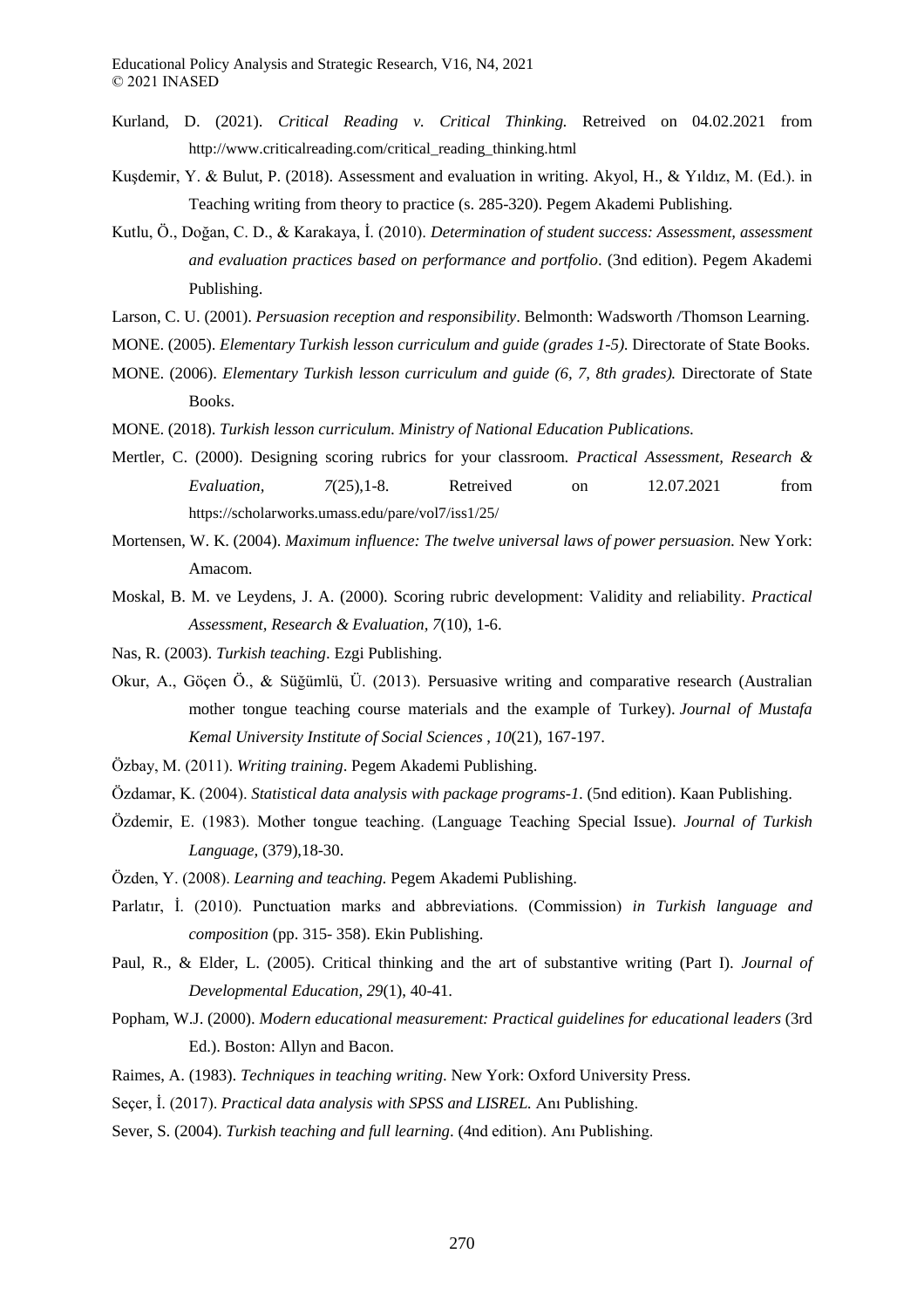- Tabachnick, B.G., & Fidell, L.S. (2013). *B.G. Tabachnick, L.S. Fidell Using Multivariate Statistics* (6nd ed.). Boston, MA: Pearson.
- Tama, M. C., & McClain, A. B. (1998). *Guiding reading and writing in the content areas: Practical strategies*. Iowa: Kendall/Hunt Publishing Company.
- Tekşan, K. (2013). *Writing training*. Kriter Publisher.
- Topçuoğlu Ünal, F., & Tekin, M. T. (2013). Metaphorical perceptions of Turkish teacher candidates about critical writing. *Turkish Studies*, *8*(13), 1595-1607.
- Ülper, H. (2009). A comparative study of the validity of different assessment (grading) approaches used in measuring (grading) writing skills in the context of the purposes of essay writing. *I. National Congress of Measurement and Evaluation in Education and Psychology (14-16 May, 2008).*  Ankara, Turkey.
- Wallace, M., & Wray, A. (2008). *Critical reading and writing for postgraduates.* Sage Publications.
- Yıldız, C., Okur, A., Arı, G., & Yılmaz, Y. (2013). *Turkish teaching.* Cemal Yıldız (Ed.). Pegem Akdemi Publishing.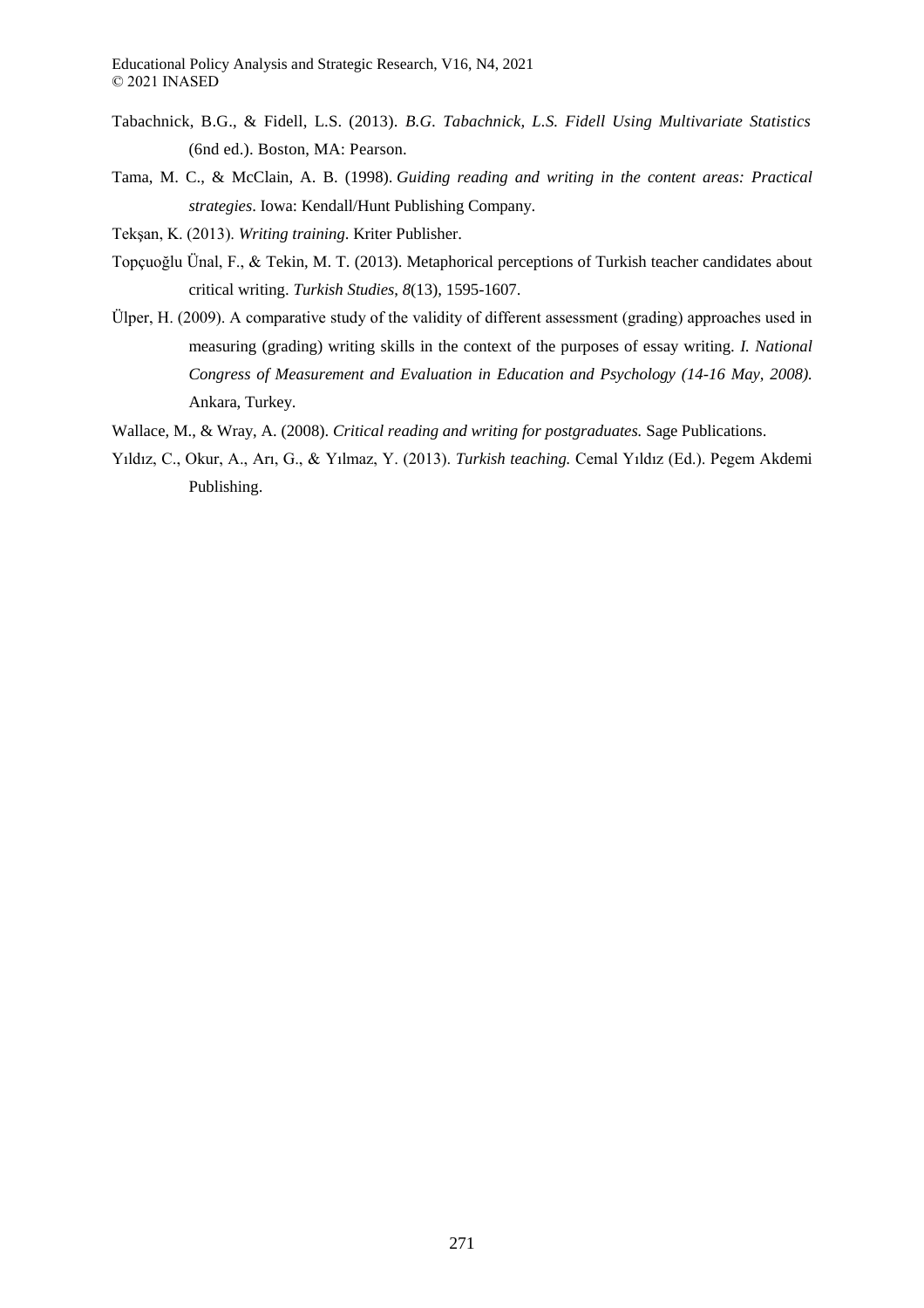| Student name and surname: |                                                                                                                                                                   |                          |                                |                        |                         |                         |                              |
|---------------------------|-------------------------------------------------------------------------------------------------------------------------------------------------------------------|--------------------------|--------------------------------|------------------------|-------------------------|-------------------------|------------------------------|
| Extent                    | Items                                                                                                                                                             | I strongly disagree<br>1 | do not agree<br>$\overline{c}$ | I partially agree<br>3 | agree<br>$\overline{4}$ | Absolutely I agree<br>5 | EXTENT TOTAL<br><b>SCORE</b> |
| Planning                  | She/He wrote her/his article within a certain<br>plan by creating a draft for writing. (5 points)                                                                 |                          |                                |                        |                         |                         |                              |
| 10 point                  | She/He determined the purpose of writing. (5<br><i>points</i> )                                                                                                   |                          |                                |                        |                         |                         |                              |
| Providing<br>Evidence     | her/his article,<br>she/he made<br>claims<br>In<br>supporting her thoughts (5 points)                                                                             |                          |                                |                        |                         |                         |                              |
| and Persuasion            | In her/his article, she/he presented evidence in<br>line with the claims that support her/his<br>thoughts. (5 points)                                             |                          |                                |                        |                         |                         |                              |
| 15 point                  | She/he used persuasive expressions in her/his<br>article (Isn't it? Am I not right? We have to<br>admit that it is a fact, although, etc.). (5<br><i>points</i> ) |                          |                                |                        |                         |                         |                              |
|                           | In her/his article, she/he questioned the<br>relationship between thoughts on the subject.<br>(5 points)                                                          |                          |                                |                        |                         |                         |                              |
| Questioning               | She/he used interrogative expressions in<br>her/his article. (5 point)                                                                                            |                          |                                |                        |                         |                         |                              |
| 20 point                  | She/he outlined a problem that was the subject<br>of her/his article. (5 points)                                                                                  |                          |                                |                        |                         |                         |                              |
|                           | In her/his article, she/he produced solutions to<br>the problem she/he put forward on the subject.<br>(5 points)                                                  |                          |                                |                        |                         |                         |                              |
| Versatile Thinking        | In her/his article, she/he included expressions<br>that lead to different thinking (but, but, but,<br>nevertheless, or, whereas, etc.). (5 points)                |                          |                                |                        |                         |                         |                              |
| 15 point                  | In her/his article, she/he included<br>her<br>opinions based on her/his observations and<br>experiences. (5 points)                                               |                          |                                |                        |                         |                         |                              |
|                           | In her/his article, she/he expressed whether<br>she/he agreed with an opinion or not, along<br>with the reasons. (5 points)                                       |                          |                                |                        |                         |                         |                              |
| <i>Objectivity</i>        | In her/his article, she/he approached events<br>and situations with an impartial point of view.<br>$(7.5 \text{ points})$                                         |                          |                                |                        |                         |                         |                              |
| 15 point                  | She/he used an objective language in her<br>article, not including subjective expressions (I<br>think, if it were me, etc.). (7.5 points)                         |                          |                                |                        |                         |                         |                              |
| Consistency               | did<br>include<br>She/he<br>not<br>contradictory<br>statements in her/his article. (7.5 points)                                                                   |                          |                                |                        |                         |                         |                              |
| 15 point                  | She/he wrote her/his article in logical<br>integrity without deviating from the subject.<br>$(7.5$ points)                                                        |                          |                                |                        |                         |                         |                              |

# **Appendix.1.** Fourth Grade Students of Primary School the Key to Scoring Critical Writing Skills